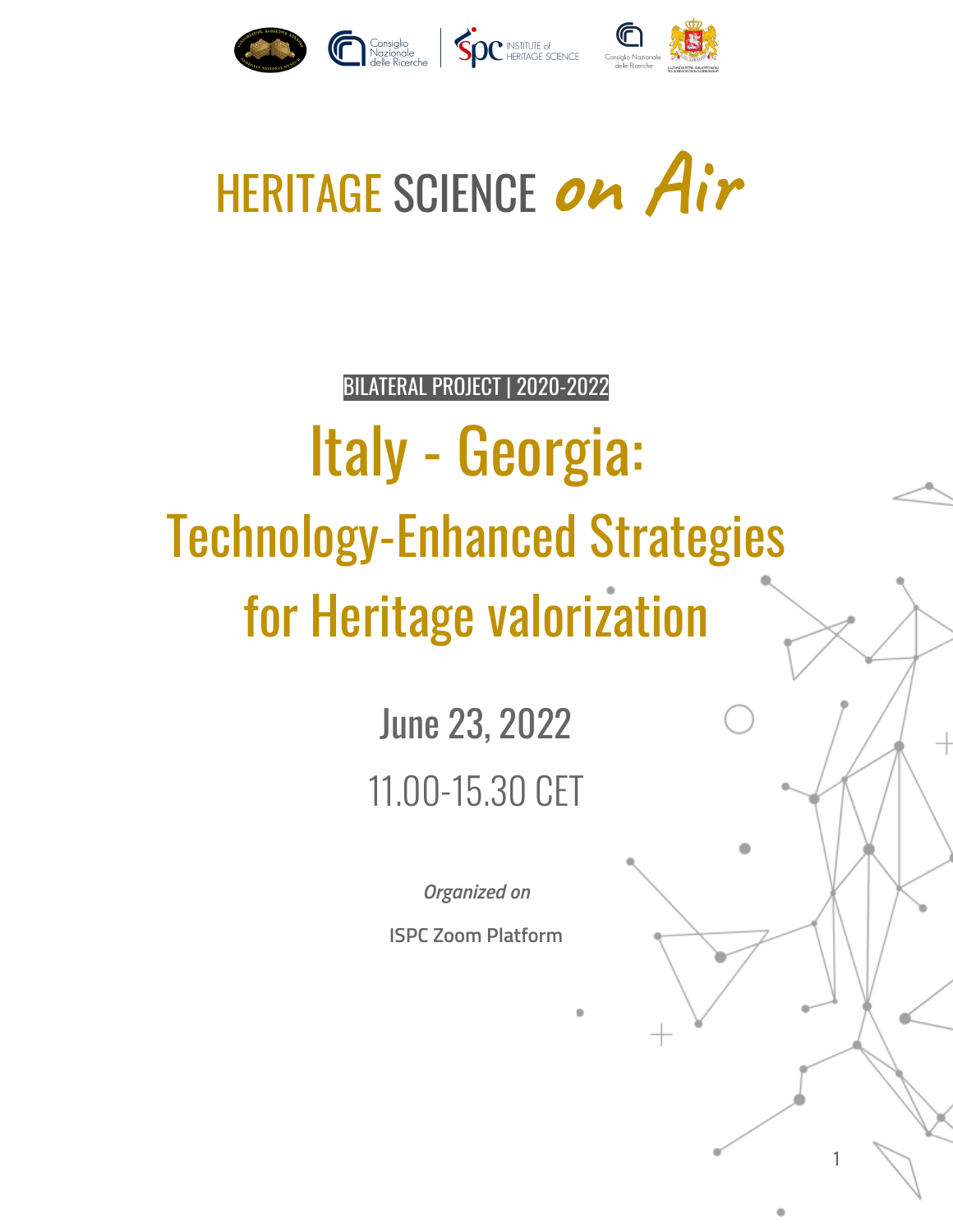

#### OVERVIEW & PURPOSE

Digital technologies provide huge opportunities for improving public access to different forms of cultural assets. They boost the development of creative learning and educational tools as well as tourism applications, research activities and formative and entertaining occasions. In addition, digital tools play a major role in the preservation, study and (virtual and physical) restoration of physical cultural goods.

Cultural Heritage is indeed unique and non-renewable while digital cultural information has the advantages of being permanently stored, and conveniently copied and shared. Hence digital technologies can provide new methods for scientific conservation, research, interactive exhibition, as well as utilization of cultural data.

Thanks to the Bilateral Project 2021-2023, Cultural Heritage and digital technologies are not more separated domains, but one depending on the other; both of them concur to the establishment of a new cross-disciplinary field of experimentation, requiring knowledge of science and engineering, as well as arts and humanities and social sciences. All these scientific expertise allow a wide variety of research to be conducted, from smaller object-focussed case studies, to large-scale and longer-term collaborative projects. The Bilateral Project 2021-2023 indeed supports research on heritage interpretation, preservation, documentation and management, while granting access to data and technologies through a standardized approach within the global heritage science community.

The Italian Institute of Heritage Science of the CNR, and the Georgian National Museum present the preliminary work done for the future Virtual Museum of Vani in order to:

- a) Strengthen the interest toward a multidisciplinary approach which bend together Culture, Technology and Communication;
- b) Highlight the importance of using a **precise pipeline of work** to standardize procedures, methodologies and evaluative tools;
- c) Improving the understanding of Cultural Heritage objects and sites by means of new instruments, new protocols and new techniques;
- d) Focus the attention on communication strategies to disseminate and foster the knowledge and value of heritage to people, empowering their sense of belonging to territories and stimulate affection into young generations.

The interdisciplinarity of Heritage Science reflects indeed the diversity of heritage itself, and especially for future Italian-Georgian projects, knowledge and skills are necessary from many different fields of expertise; it is only through such collaboration that a broader societal impact can be ensured.



2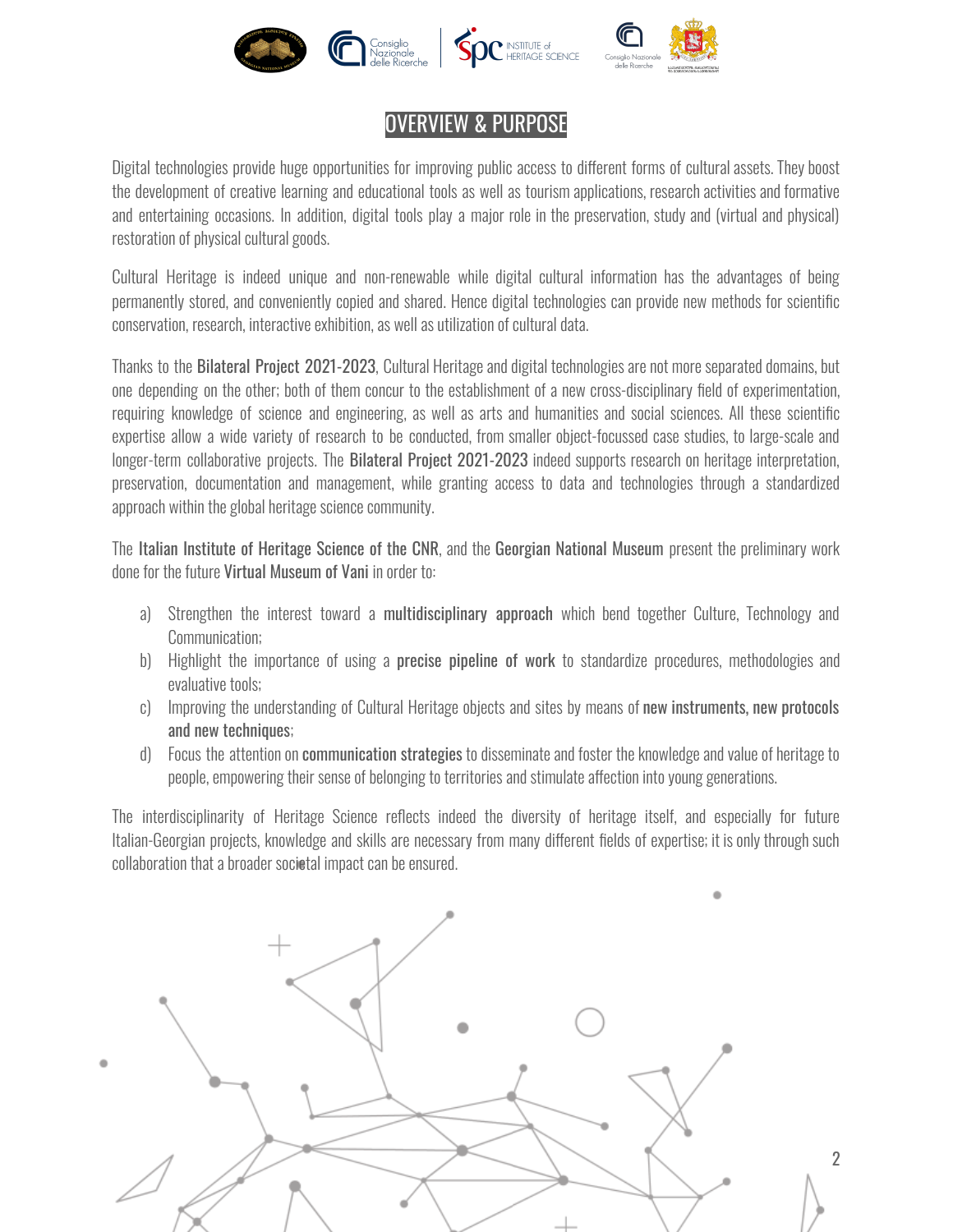

# PROGRAMME June 23, 2022

### INTRODUCTION & WELCOME

11.00-11.10 GNM - Dir. **David Lordkipanidze** & CNR ISPC - Dir. **Costanza Miliani**

#### HERITAGE(S) AT THE MIRROR

11.10-11.30

Georgian Cultural Heritage. Landscapes, objects and communities | GNM - Dir. **D. Lordkipanidze** 11.30-11.50 Heritage Science in Transnational projects | CNR ISPC - Dir. **C.Miliani**

#### LANDSCAPE RECOGNITION & ANALYSIS

11.50-12.10

Useof Parametric 3D Modeling in Cultural Heritage Presentation | GNM - **G. Partskaladze** 12.10-12.30 Digitizing Cultural Heritage: the roleof 3D into Cultural Heritage studyand interpretation | CNR ISPC - **D.Ferdani**

#### LANDSCAPE INTERPRETATION

12.30-12.50

Research -based interpretive reconstruction of the Archaeological monument | GNM - **N. Lordkipanidze, N. Kalandadze** 12.50-13.10

Virtual reconstruction in Cultural Heritage as a prominent part of the scientific research | CNR ISPC - **E.Demetrescu** 

#### LANDSCAPE VALORIZATION

13.10-13.30 Exhibition asa link between realand digital | GNM - **S. Guruli** 13.30 -13.50 Representation and communication of cultural landscape | CNR ISPC - **E.Pietroni**